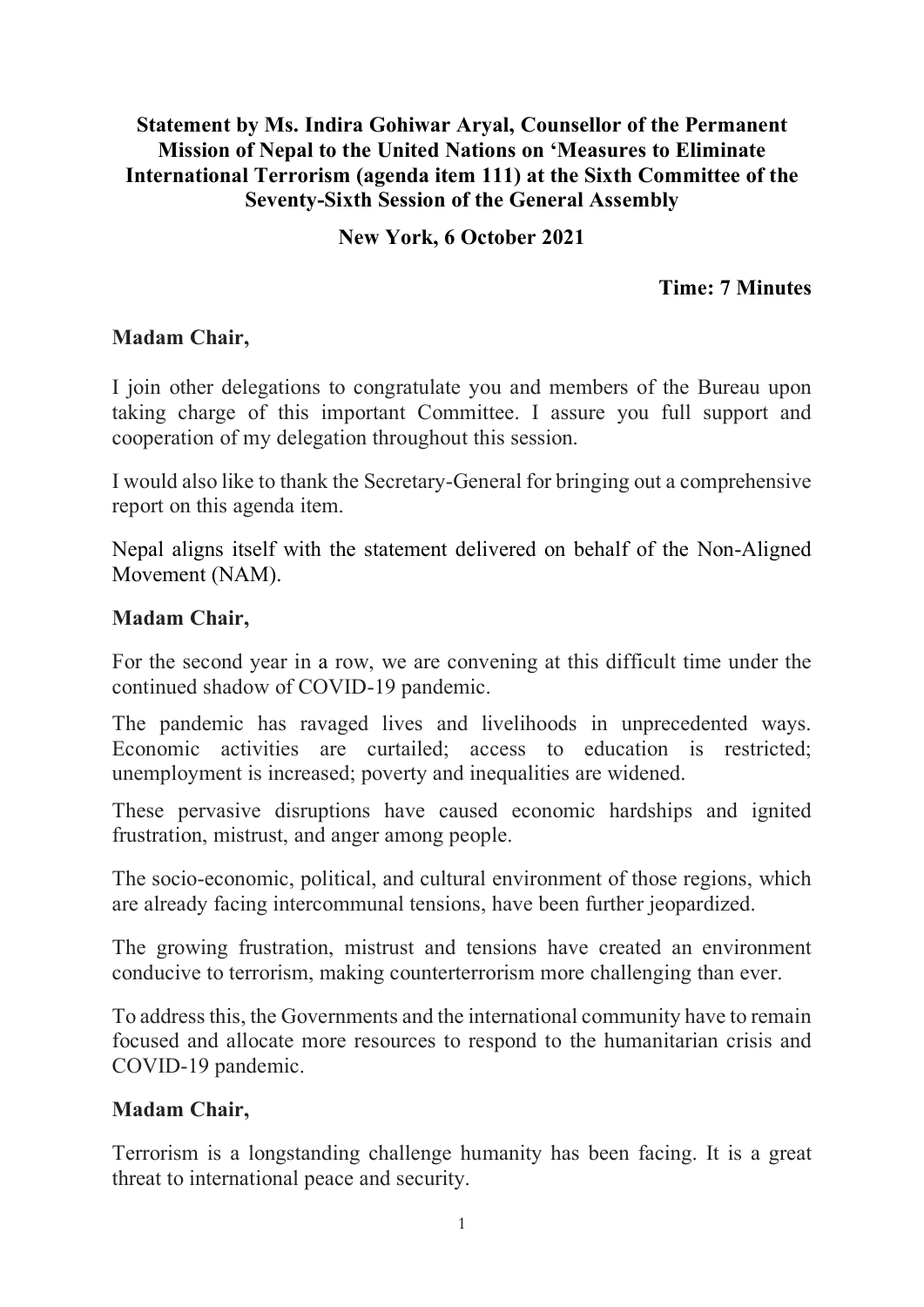The acts of terrorism not only cause the enormous loss of human lives and properties, but they also decimate the trust and understanding that bind humanity.

Make no mistake, terrorism is a global phenomenon. It is in no way associated with any religion, nationality, civilization, and ethnic group.

Terrorist groups gain space when the migrants are vulnerable, youths are unemployed, ideologues become extremists, and religion becomes intolerant.

We must build stronger cooperation through multilateral approach in addressing drivers of terrorism and violent extremism.

Together, we can end the menace of terrorism and make this world a better place to live.

## **Madam Chair,**

As the birthplace of Gautam Buddha- the apostle of peace, Nepal always believes in tolerance, harmony, and coexistence.

Nepal strongly condemns any act of terrorism in all its forms and manifestations, committed by whoever, wherever and for whatsoever purposes.

Our foreign policy is guided by an ethos of amity with all and enmity with none.

Nepal does not allow its territory to be used against any country.

With a strong counter-terrorism institutional and legal frameworks at home, we maintain a zero-tolerance policy against terrorism and violent extremism.

Nepal is a party to seven different international counter-terrorism instruments, and we have been effectively implementing the obligations of these instruments.

We are closely working with the Financial Action Task Force (FATF) to prevent terrorist financing.

In 2020, we have prepared the National Risk Assessment Report on Money Laundering and Terrorist Financing (ML/TF).

We also regularly publish the sanction list of individuals and entities as updated by the UN.

We have Mutual Legal Assistance Act and Extradition Act in order to cooperate and coordinate in transnational criminal activities.

**Madam Chair,**